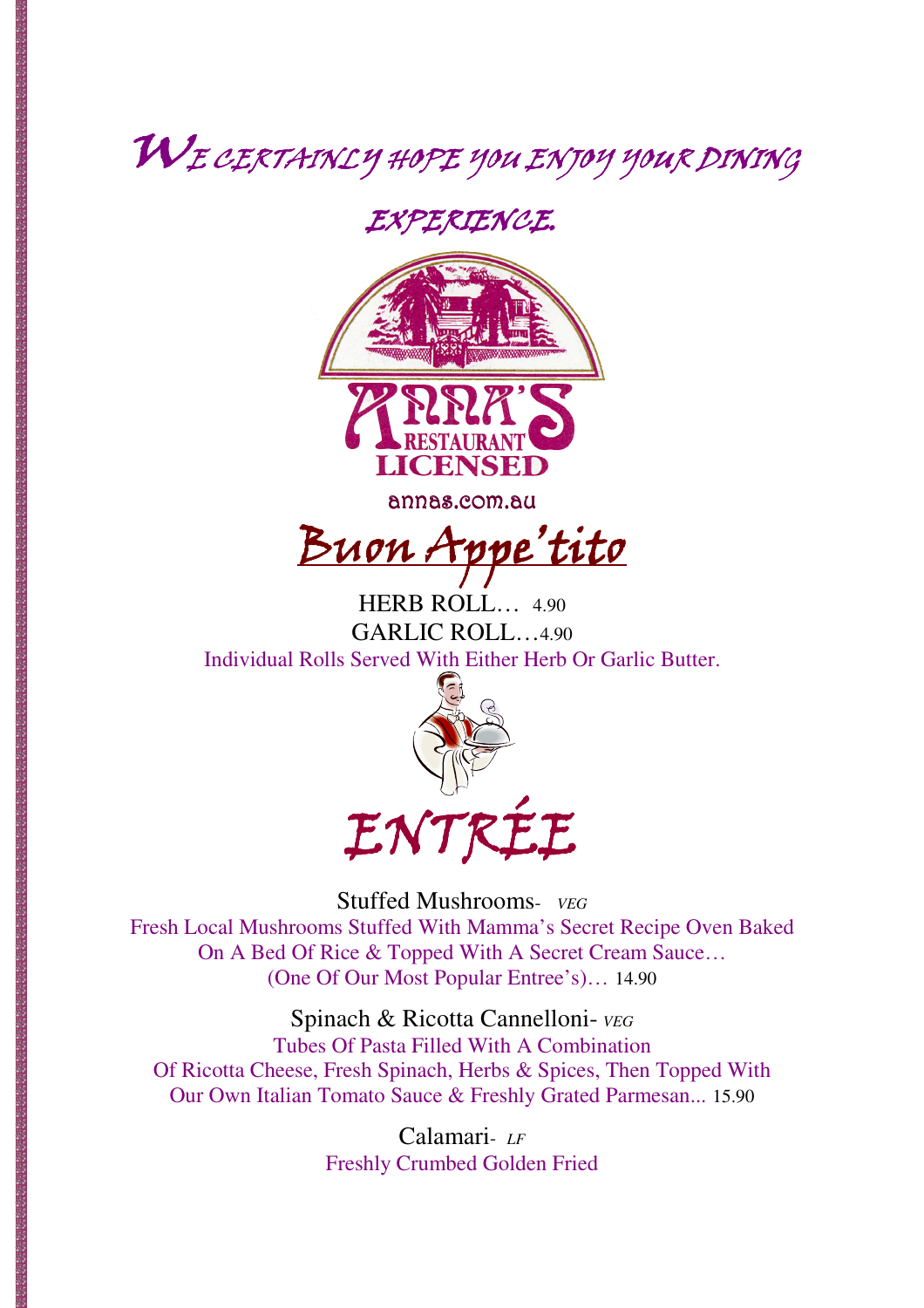#### Complete Salad... 12.90

#### Antipasto-

Some Of New England's Finest Smallgoods Are Combined With Australian & Imported Cheeses, & Completed With Mamma's Homemade Pickled Vegetables... 19.90

Garlic Prawns- *GF LF*

Northern NSW King Prawns Sautéed In Extra Virgin Olive Oil, Ample Amounts Of Garlic & Cracked Pepper Added For A Great Taste… 19.90

Chicken Liver Pate *LF* Fresh Home Made Pate Made From The Best Local Chicken Livers, With Freshly Toasted Bread… 14.90

Oysters Kilpatrick *GF LF*

Pacific Rock Oysters Topped With Bacon & Our Own Special Blend Of Tomato Sauce & Worcestershire Sauce... ½ Dozen 15.90 … 1Dozen 28.90

Oysters Natural *GF LF* Pacific Rock Oysters As They Are, Nothing Added, Nothing Taken Away, Served With Our Special Sauce…*½* Dozen 15.90… 1Dozen 28.90

> Oysters Mornay *GF* Pacific Rock Oysters Topped With Freshly Grated Cheese & Cream Then Mornayed… *½* Dozen 15.90 … 1Dozen 28.90

Minestrone *VEG* Thick & Hearty Almost A Meal In Itself… 12.90

Cannelloni Tubes Of Pasta Filled with A Combination Of Meats & Herbs Topped With Our Own Italian Tomato Sauce & Fresh Grated Parmesan Cheese.… 15.90

Main Course

PASTA

Spaghetti Primavera- *VEG* Fresh Spaghetti Tossed Together With Caramelised Onions, Seasonal Vegetables, Local Mushrooms, Fresh Grated Parmesan Cheese…19.90

> Cannelloni – Tubes Of Pasta Filled with A Combination Of Meats & Herbs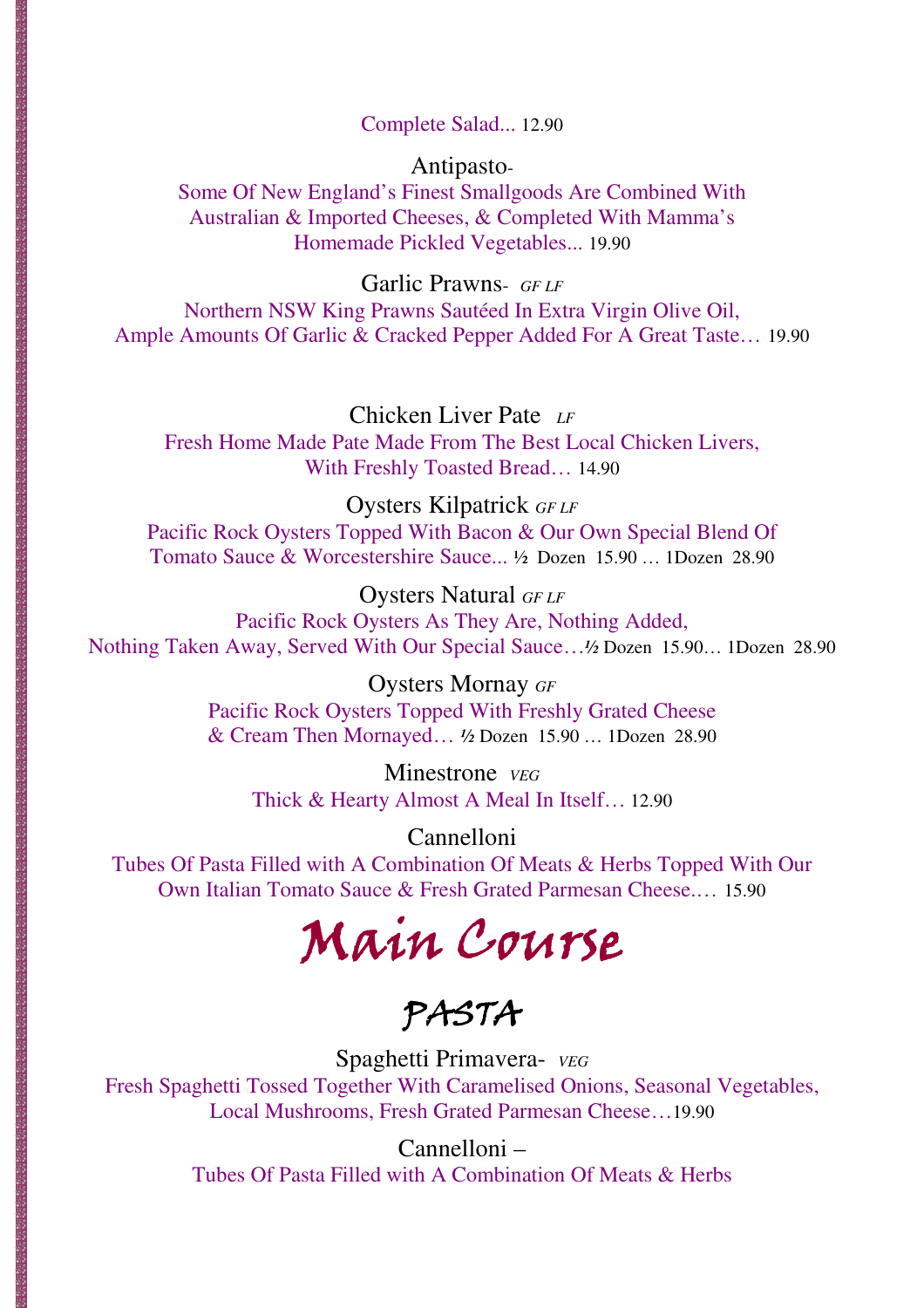Topped With Our Own Italian Tomato Sauce & Fresh Grated Parmesan Cheese. (One Of Our Most Popular Pasta Dishes) … 24.90

Spinach & Ricotta Cannelloni- *VEG* Tubes Of Pasta Filled With A Combination Of Ricotta Cheese, Fresh Spinach, Herbs, Then Topped With Our Own Italian Tomato Sauce & Fresh Grated Parmesan Cheese … 24.90

#### Creamy Fettuccine Carbonara-

Fresh Fettuccine Cooked In Caramelised Onion, Pancetta, Local Mushrooms, & Fresh Grated Parmesan Cheese In A Mouth-watering Cream Sauce... 24.90

> Lasagna-Mama's Own Recipe, Passed Down Through The Generations… 24.90

Gnocchi – *VEG* Home Made Potato Pasta Topped A Our Own Nepolitana Sauce & Topped With Fresh Grated Parmesan Cheese… 25.90

#### Spaghetti Marinara-

Fresh Spaghetti Topped With Premium Seafood In A Mediterranean Garlic & Tomato Sauce With A Hint Of Cream Topped With Fresh Grated Parmesan Cheese … 34.90

Side Dish Of Garden Salad, Vegetables, Or Chips 6.50 Extra

## Meat Dishes

All Served With Vegetables

 Scalloppine Alla Marsala-300g Premium 120 Day Grain Fed Eye Fillet Thin Cut & Flour Dusted Then Pan Fried In A Mushroom & Marsala Cream… 34.90

> Garlic Steak- *GF*  300g Premium 120 Day Grain Fed Eye Fillet Pan fried In A Mediterranean Garlic Cream… 36.90

> > Saltimbocca-

300g Premium 120 Day Grain Fed Eye Fillet Thin Cut Then Stuffed With Cheese & Prosciutto, Crumbed, Fried & Topped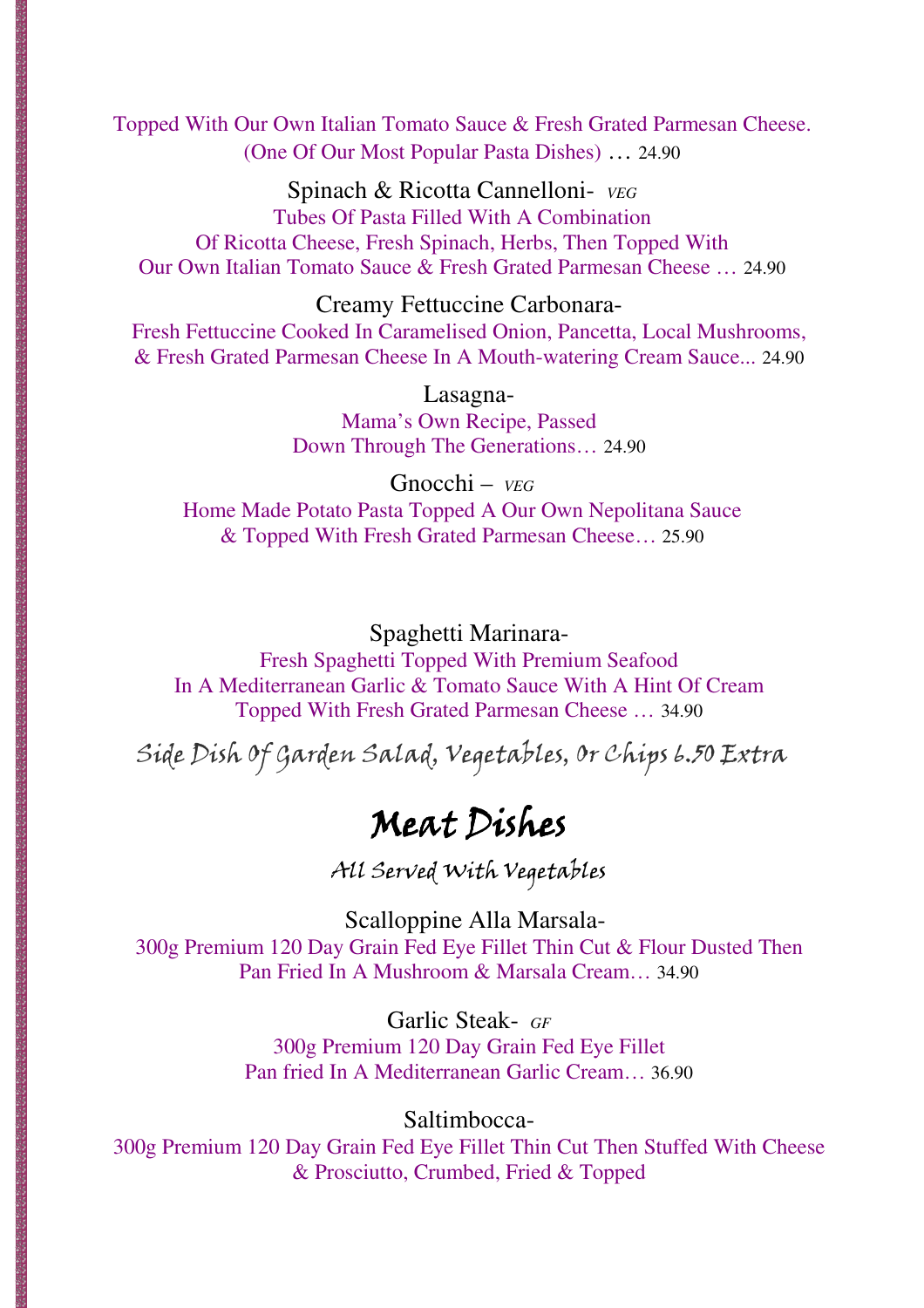With Our Own Italian Tomato Sauce… 32.90

Fillet Mignon- *GF*  300g Premium 120 Day Grain Fed Thick Eye Fillet Wrapped In Bacon Then Slowly Cooked In A Black Mushroom & Tomato Sauce… 38.90

Fillet Parmiggana- *GF*  300g Premium 120 Day Grain Fed Eye Fillet Steak Cooked With Our Own Tomato Sauce, & Tasty Cheese Then Topped With Fresh Grated Parmesan Cheese … 36.90

Fillet Vareso- *GF*  300g Premium 120 Day Grain Fed Eye Fillet Steak Pan Fried With Mushrooms,

Garlic & White Wine Jus…. 36.90

Pepper Fillet Steak- *GF*  300g Premium 120 Day Grain Fed Eye Fillet, Pan fried To Order in a Cracked Black Pepper cream… 36.90

Poultry All Served With Vegetables

Italian Chicken- *GF*  Pan Fried Breast Fillet In A White Wine Reduction With Bacon & Garlic… 24.90

#### Marsala Chicken- *GF*

Pan Fried Breast Fillet With Mushrooms, Onion & Shallots In A Marsala Cream...

0

Chicken Parmiggana- *GF* Pan Fried Breast Fillet Topped with Our Own Tomato Sauce, Proscuitto & Fresh Grated Parmesan Cheese … 24.90

> Duckling In Red Wine- *LF* Succulent Peckins Duckling On The Bone